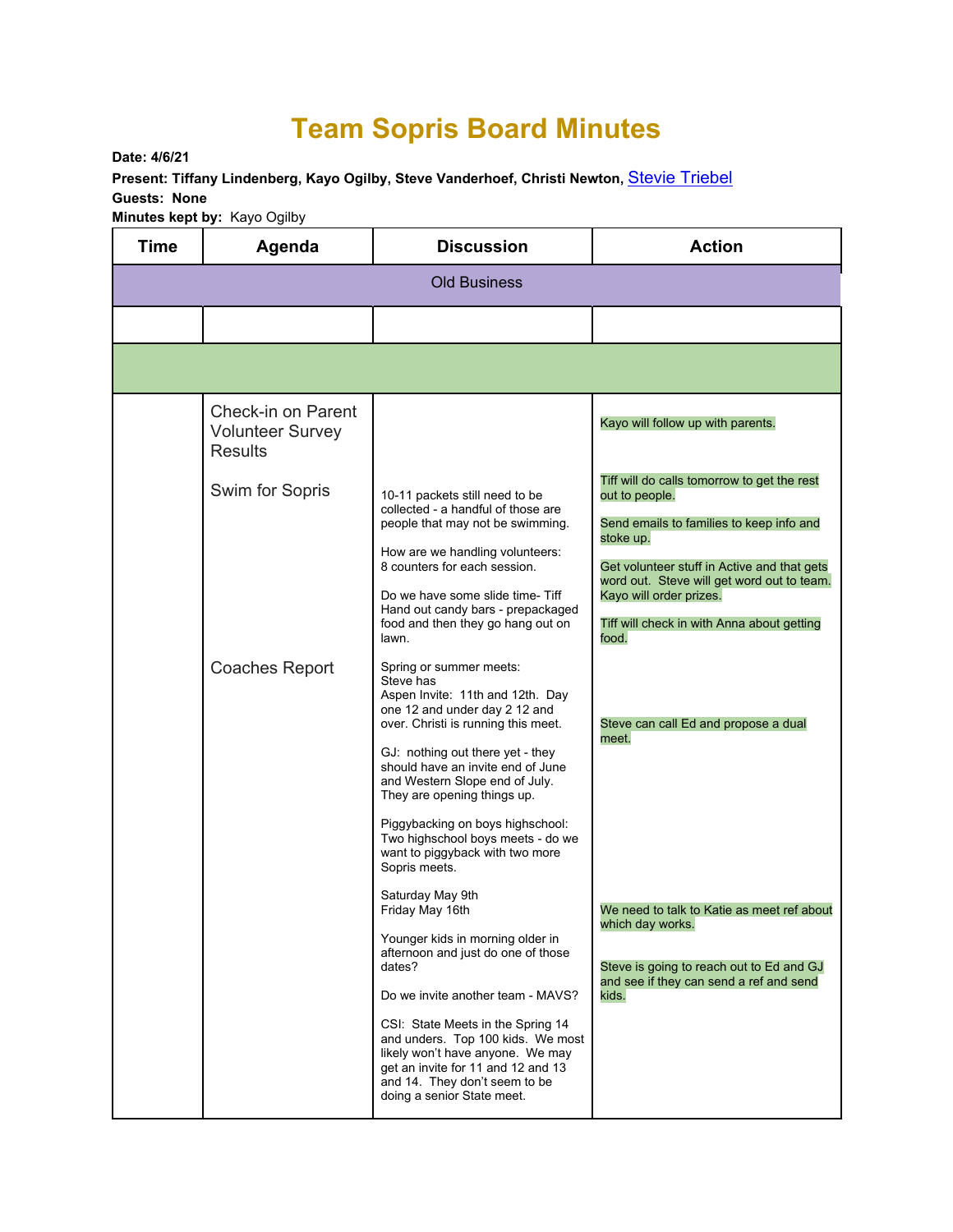|                     | Photo Book                    | Our two graduating seniors: Aeson<br>and Sophie Moon<br>Steve would be psyched to hand this<br>over to somebody.                                                                                                                    | Tiff is going to ask Quin and Ellie.<br>Steve will reach out to Mary and check in<br>about getting help from her with pics and<br>if we do maybe Quinn and Ellie would do<br>both. |
|---------------------|-------------------------------|-------------------------------------------------------------------------------------------------------------------------------------------------------------------------------------------------------------------------------------|------------------------------------------------------------------------------------------------------------------------------------------------------------------------------------|
|                     | End of Season<br>Gathering    | June or July so not too early.<br>Map this out in May board meeting.                                                                                                                                                                |                                                                                                                                                                                    |
|                     | <b>Dryland</b>                | Steve is going to consider getting<br>back to dryland. Steve will most<br>likely do this Monday and Friday<br>night once weather is good.<br>April 1 is going to be the new date.<br>Steve is working with Andrea Barth<br>on this. |                                                                                                                                                                                    |
|                     |                               |                                                                                                                                                                                                                                     |                                                                                                                                                                                    |
|                     | <b>CoVid Questions</b>        | Questions about new changes with<br>CoVid protocols particularly about<br>exposure and leaving the county etc.<br>We had a complaint about no masks<br>in locker rooms - we could tighten<br>up.                                    | Steve is going to send procedures to<br>Kayo so Jen can look them over. Actually<br>we will wait until City Counsil Meeting that<br>will be examining Rec center protocol.         |
|                     |                               |                                                                                                                                                                                                                                     |                                                                                                                                                                                    |
| <b>Next Meeting</b> | <b>Tuesday, May 4</b><br>6:30 |                                                                                                                                                                                                                                     |                                                                                                                                                                                    |

Question for Cristi: How do you want to handle for separation of duties. Do we hire? Broader financial plan.